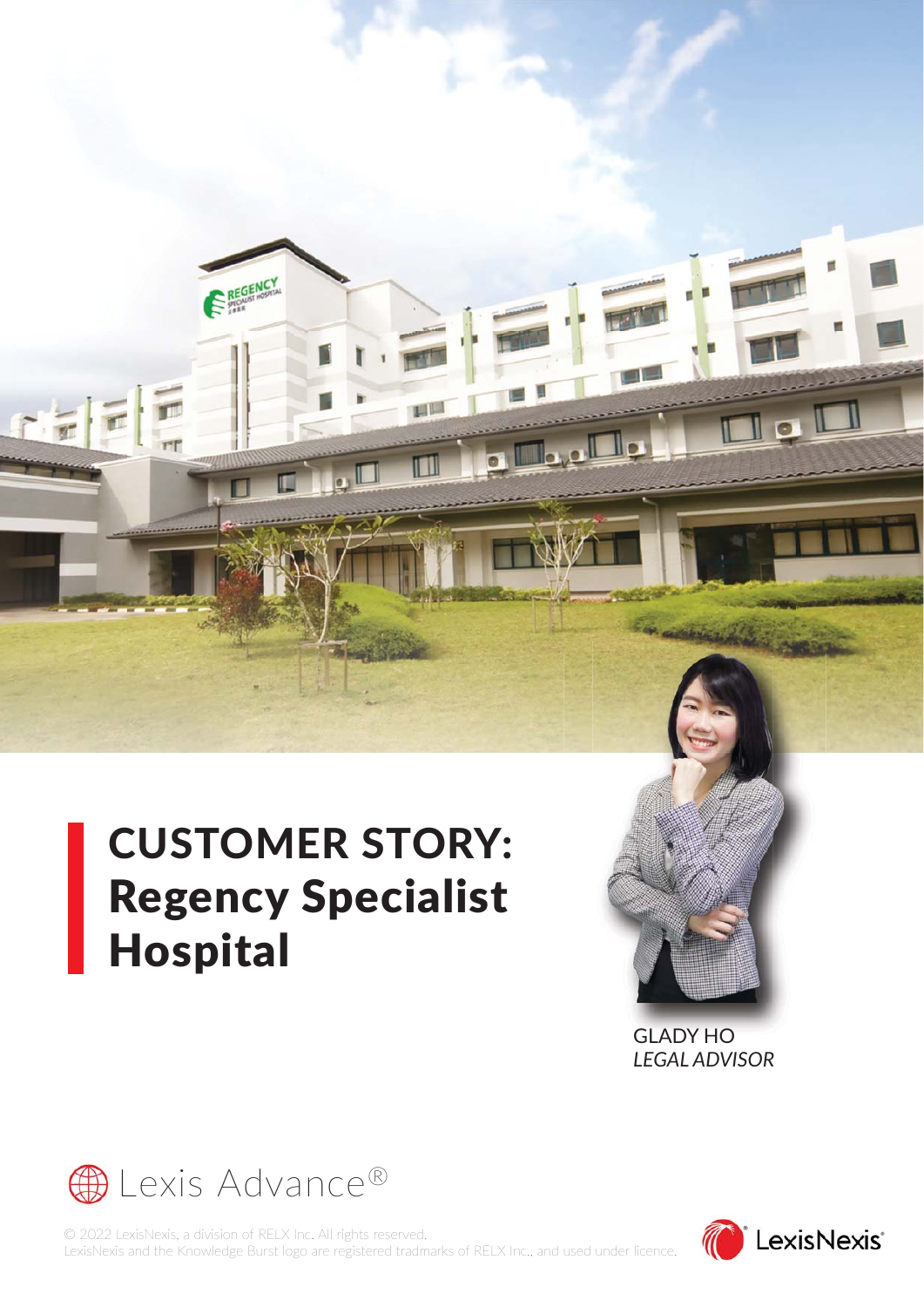

Founded in 2009, Regency Specialist Hospital ('Regency'), is a fast-growing private hospital in the south of Malaysia with 218-bed capacity serving around 170,000 patients annually. With more than 80 specialists and doctors, Regency has a strong focus on nursing and patient care, delivering excellent service through the three core values of 'Compassion, Competence and Collaboration', guiding them in everything that they do. Echoing Regency's tagline, 'Hands that treat, Hearts that heal' to better serve the community, Regency is currently constructing a new 10 storey hospital block, with potential to expand its capacity to 500 beds with additional clinical services, operating theatres, wards and medical suites.

Regency is a Malaysian Society for Quality in Health (MSQH) accredited hospital and an elite member of the Malaysian Healthcare Travel Council (MHTC). With its strong commitment on delivering excellent service and experiences to each patient, Regency has been granted Global Health Asia-Pacific Awards in 2020, and World Stroke Organisation Angels Awards - Platinum consecutively in the first and second quarters of 2021.

Apart from focusing on delivering the highest quality of clinical care, Regency has been granted 'Healthcare Asia Awards 2021 – Corporate Social Responsibility' for Regency's effort in going the extra mile to address critical shortages of blood and personal protective equipment, enabling children to continue learning from home with donated technology resources and creating the social network 'Bersama Johor' to aid small businesses in promoting their business amidst the Covid-19 disruptions.

#### **THE LEGAL ADVISOR**

Regency, and its sister hospital Mahkota Medical Centre, are part of Health Management International Pte Ltd ('HMI Group'), a growing regional private healthcare provider founded in 1998 in Singapore, with a presence in Malaysia, Indonesia and Singapore. The legal advisor of Regency plays a vital role in working closely with other subsidiary companies of HMI Group to ensure that HMI Group's interest is well protected and duly complies with the laws of the relevant jurisdictions.

Acting as the sole legal advisor in Regency, Glady regularly provides actionable advice to Heads of Departments in hospital operational and administrative matters. She works closely with the commercial and operational teams to understand their needs, identify the core issues, analyse the potential risk of the transactions from a legal perspective and provide workable legal advice to smoothen the transaction and to close the deals in time. To further increase the

awareness of the medical practitioners, commercial and operational teams on contractual and potential medicolegal issues, she also conducts legal sharing sessions with the teams from time to time to educate them on the relevant legislation and regulatory compliance in the healthcare industry.

To ensure that legal support is always provided in a timely manner, Regency has incorporated legal technology into the day-to-day legal advisory and regulatory compliance processes. This is crucial in maximising the legal capabilities in a cost-effective manner yet without compromising the comprehensiveness and quality of legal support given to the business units in Regency.

### **ON DIGITAL TRANSFORMATION: WHERE ARE THEY NOW AND WHAT'S NEXT?**

As the sole legal advisor in Regency, Glady notes that it is crucial to have an effective and reliable legal technology solution to provide legal advice in a timely manner. It can be rather difficult to source the relevant legislation and case law from hard copies of books which may be outdated and time consuming.

Glady pays close attention to directives and guidelines issued by the Malaysian Ministry of Health, to ensure that member of staff at Regency is equipped with the latest information and guidance on patient care from legal perspective, for instance, the management and preparation of medical records and medical reports. Medical reports are often the first point of reference should an inquiry arise, complete and concise reports allow for quicker resolution to the benefit of both the patient and the care provider. It is therefore imperative that every detail is well documented. Glady has also observed that keeping doctors up-to-date with medicolegal information empowers them to provide the best quality of care with confidence, as they are aware of the rights of medical practitioners and patients when treating and managing patients.

As there are many elements to patient care, Glady had no hesitation at all in her decision to adopt a legal tech solution as a digital database makes it easier to collect data, and to access expert opinions on changes to the law. As she is often approached by doctors and heads of departments with questions on unique circumstances, a complete legal library helps her provide advice with confidence.